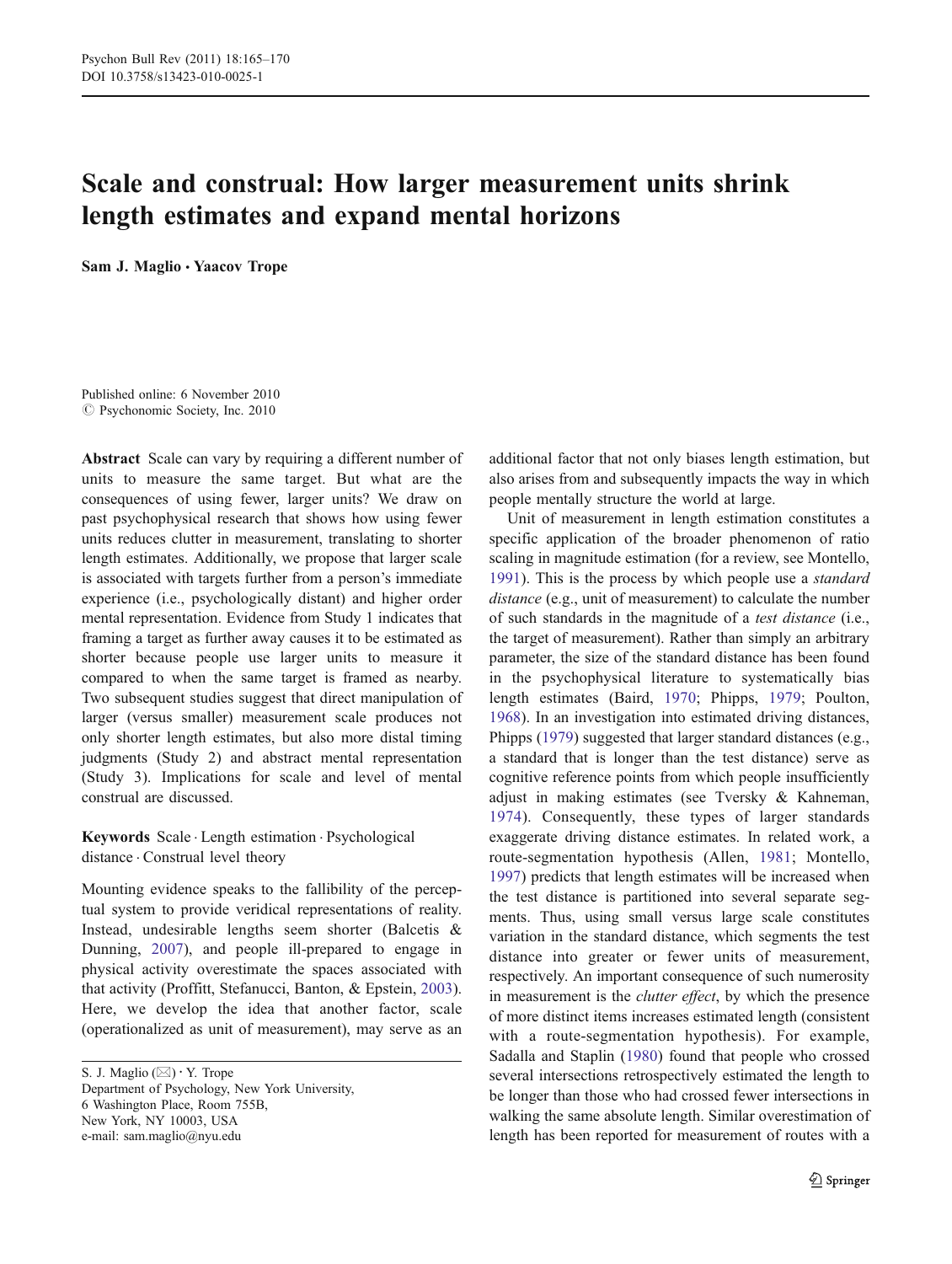greater number of major bends (Byrne, [1979\)](#page-4-0) or intervening points (Thorndyke, [1981](#page-5-0)). Taken together, these findings highlight the relevance of scale in affecting length estimates. However, the precursors to and consequences of using different measurement scales have received far less empirical attention.

The present investigation attempts to fill this gap by drawing upon construal level theory (CLT; Liberman & Trope, [2008;](#page-5-0) Trope & Liberman, [2010\)](#page-5-0), which posits a direct relationship between a person's distance from a target and mental representation of that target. Specifically, as targets become increasingly proximal, people form representations of them based more upon concrete, secondary features (e.g., the color of a car). On the other hand, people represent distal targets in terms of their abstract, primary features (e.g., the function served by a car). Importantly, psychological distancing can occur along different dimensions, including time, geographical space, social distance, and likelihood (Liberman, Trope, & Stephan, [2007](#page-5-0)).

Several research findings within the CLT framework are particularly relevant to the present investigation. In one set of studies on unitization, participants were asked to partition a cartoon video into discrete behavioral segments for an event that supposedly took place in a distal (versus proximal) geographical location (Henderson, Fujita, Trope, & Liberman, [2006](#page-4-0)). The results indicated that the distal event was segmented into relatively fewer (broader) units. Additionally, the relationship between distance and construal is posited to be bidirectional. Thus, not only do people describe distal events using more abstract language (Fujita, Henderson, Eng, Trope, & Liberman, [2006](#page-4-0)), but they also respond to manipulations of high-level construal – thinking about abstract elements of an action – by expecting that the action will happen further in the future than when thinking about it concretely (Liberman, Trope, McCrea, & Sherman, [2007](#page-5-0)).

Given the evidence relating unitization, psychological distance, and mental construal, we posit a CLT-based explanation for when people will use different measurement units and what patterns of thought will be triggered by differences in scale. First, we predict that distal targets should be subjected to larger scale, accounting for their shorter estimates of length. After testing this prediction of distance influencing choice of unit size, we turn to direct manipulations of measurement unit. Specifically, we test the hypothesis that scale functions as a direct manipulation of level of construal, with large scale prompting more abstract thought. Therefore, relative to smaller scale, large scale should elicit not only shorter length estimates, but also more distal estimates of timing (through the mental association between abstraction and distance) and more high-level categorization of actions (as a direct test of unit size and abstraction).

## Study 1

To begin, we predicted that psychologically distal targets would be measured using larger units than would proximal targets. In turn, the utilization of a larger scale would necessitate fewer units to make a measurement, giving rise to a shorter estimation of length (via differences in the clutter effect). This was tested in Study 1 by allowing participants to create their own unit of measurement for a line meant to represent either a physically proximal or distal path. By measuring the size of unit generated and calculating length estimates for each participant, we expected the relationship between psychological distance and length estimate to be mediated by size of unit created.

# Method

Fifty-five volunteers from the New York University community were approached during lunch in a campus dining center. They were presented with a straight line connecting two points with instructions to imagine that it represented a path they would take to get to a supermarket. As presented, the line measured approximately 160 mm. Psychological distance of the trip was manipulated by providing information about the location of the path. The participants were randomly assigned to believe this trip was to occur in New York (physically proximal;  $n = 27$ ) or San Francisco (distal;  $n = 28$ ). They would momentarily estimate the length of this path, but first they had to decide how to perform this task by creating a single unit of measurement with which they would make their estimate. A 140-mm horizontal line was presented on the page, flanked by '0' on the left and '100' on the right, and participants were to place a vertical dash on the line to indicate one unit of measurement (with single-unit size starting at the leftmost point on the line and extending to the location of their vertical dash). They then returned to the original line representing the path to the supermarket and measured it by indicating how many of the units they had just created would fit inside it. Finally, participants indicated their age, gender, and familiarity with the metric system to complete the survey.

# Results

As we observed no effects of age, gender, or metric system familiarity in this or any of the studies reported here, these analyses will be omitted. The unit size generated by each participant was measured in millimeters using a ruler, and length estimates were calculated by multiplying unit size by number of units indicated. Participants in the proximal condition generated smaller units of measurement ( $M = 24.3$ , SD = 20.9) than those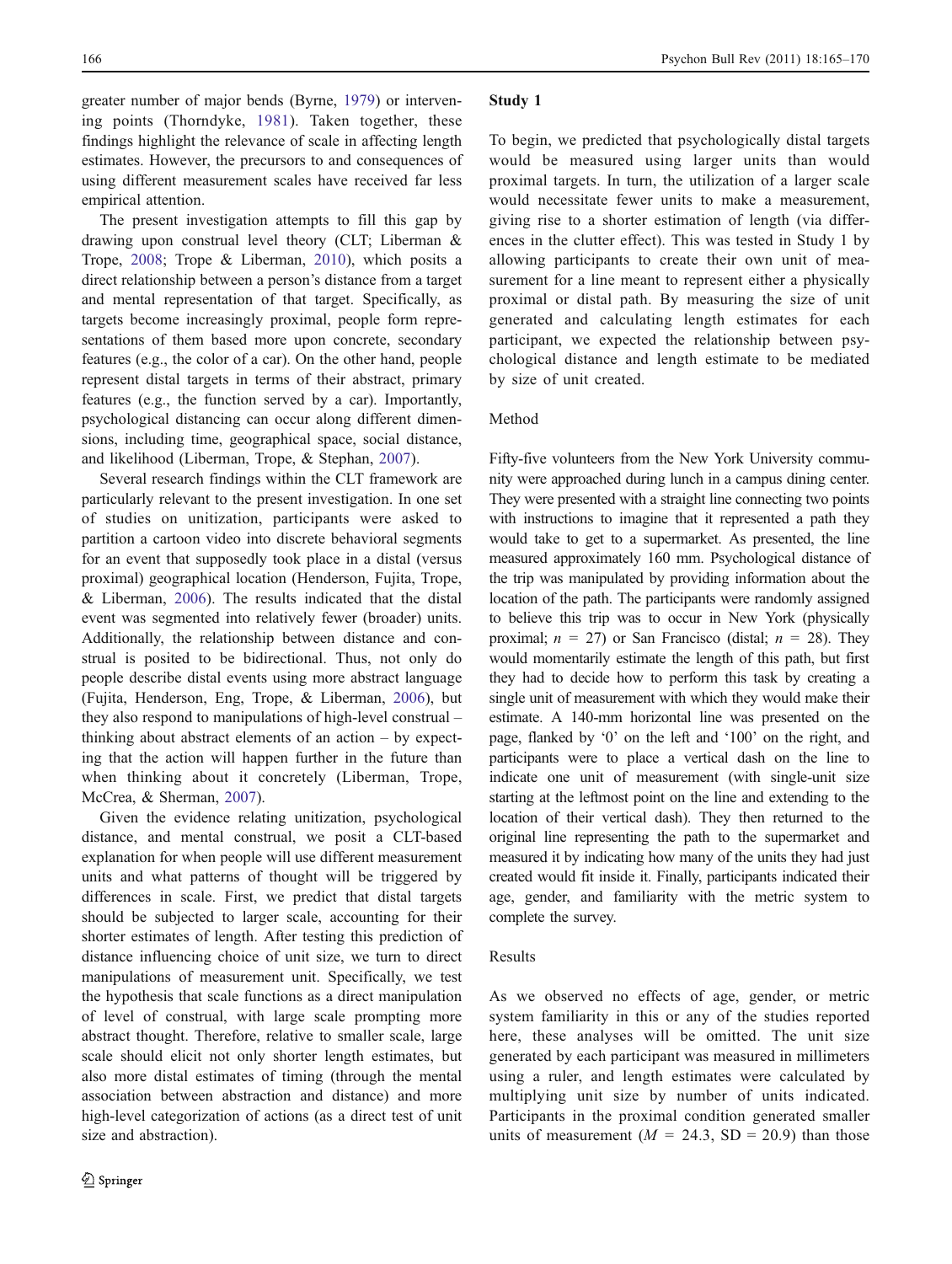in the distal condition  $(M = 39.1, SD = 24.0)$ , t  $(53) = 2.44$ ,  $p < 0.05$ . Further, participants in the proximal condition estimated that more of the units they had just created were necessary to measure the length of the line  $(M = 17.2, SD = 26.0)$  than those in the distal condition  $(M = 5.2, SD = 3.3), t(53) = 2.42,$  $p \le 0.05$ . Accordingly, the length estimates we calculated for each participant (unit size multiplied by number of units) were longer for participants in the proximal condition ( $M = 169$ , SD = 46) than those in the distal condition ( $M = 140$ , SD = 38),  $t(53) = 2.47$ ,  $p < 0.05$ . To determine whether this difference in length estimation between the distance conditions was due to differential generation of unit sizes, we conducted a mediation analysis using bootstrapping (Preacher & Hayes, [2004](#page-5-0)). As predicted, unit size partially mediated the relationship between distance condition and estimated length,  $Z = 1.94$ ,  $p = 0.05$ .

#### Study 2

The first study established that distal (versus proximal) targets are subjected to larger scale measurements, which in turn reduce length estimates. Here, Study 2 examines the consequences of directly manipulating measurement unit. Past research has shown that targets construed abstractly are mentally represented as being temporally further away (Liberman, Trope, McCrea et al., [2007](#page-5-0)). If unit of measurement indeed functions as a manipulation of mental construal, the target of measurement should evince an associated distancing from the perceiver. We predict larger scale to yield judgments of not only shorter length, but also timing estimates that are representative of greater psychological (temporal) distance.

## Method

Sixty-nine volunteers in New York City's Bryant Park were presented with a curved line connecting two points and asked to imagine that it represented an upcoming road trip. As presented, the curved line measured approximately 320 mm. The participants were randomly assigned to one of three conditions ( $ns = 23$ ), which asked them to estimate the length of the curved line in millimeters, centimeters, or decimeters. The form provided participants with a single-unit sample of their assigned scale (e.g., 1 cm) to the side of the curved line. In making their estimates, all participants filled in three blank spaces that were separated by one decimal point; the location of the decimal point varied by condition. For example, the decimal point in the centimeter condition came between the second and third blank spaces: \_\_\_\_\_\_ . \_\_\_ cm. This was

done to equate the specificity of estimates made across the conditions.

Next, they assessed when they expected the road trip to happen: a 100-mm horizontal line was presented on the page, flanked by 'very soon' on the left and 'very far from now' on the right. As they were not actually going to embark on a road trip, they were asked to use their general intuition in responding to this question. Participants were to place a vertical dash on the line to make their timing judgment. Finally, participants indicated their age, gender, and familiarity with the metric system to complete the survey.

## Results

The estimates made across conditions were transformed to millimeters prior to analysis. Scale condition significantly influenced estimates of line length,  $F(2, 66) = 11.55$ ,  $p \le 0.001$ ,  $\eta^2 = 0.26$ . Post hoc analyses (LSD) revealed that estimates made using centimeters  $(M = 299)$ ,  $SD = 93$ ) were significantly shorter than those made using millimeters ( $M = 416$ , SD = 134) and significantly longer than those made using decimeters  $(M = 203, SD = 66)$ ,  $ps \leq 0.05$ . A planned contrast revealed a linear trend of length estimate with finer scale,  $F(1, 66) = 23.02$ ,  $p < 0.001$ .

Participants' responses to the road trip timing question were measured in millimeters from the leftmost point on the line; as such, larger scores indicate anticipation of the road trip occurring further into the future. Scale condition significantly influenced estimates of trip timing,  $F(2)$ , 66) = 7.79,  $p = 0.001$ ,  $\eta^2 = 0.19$ . Post hoc analyses (LSD) revealed that estimates made using millimeters  $(M = 22.4, SD = 17)$  led to an expectation that the trip would happen sooner than those made using centimeters  $(M = 41.6, SD = 24)$  and decimeters  $(M = 48.7,$  $SD = 28$ ,  $ps < 0.01$ . A planned contrast revealed a linear trend of trip timing with finer scale,  $F(1, 66) = 14.55$ ,  $p \le 0.001$  $p \le 0.001$ . Figure 1 summarizes the results of this study.

#### Study 3

The results of Study 2 provided initial evidence for the notion of scale as a construal manipulation, as larger scale led to more distal estimates of road trip timing. However, level of construal can be assessed not only through association to psychological distance (as in Study 2), but also as a general mindset that transfers to new targets independent of the construal manipulation (e.g., Freitas, Gollwitzer, & Trope, [2004](#page-4-0)). Thus far, the experimental designs have only considered the consequences of scale for the measured items. With Study 3, we test the carryover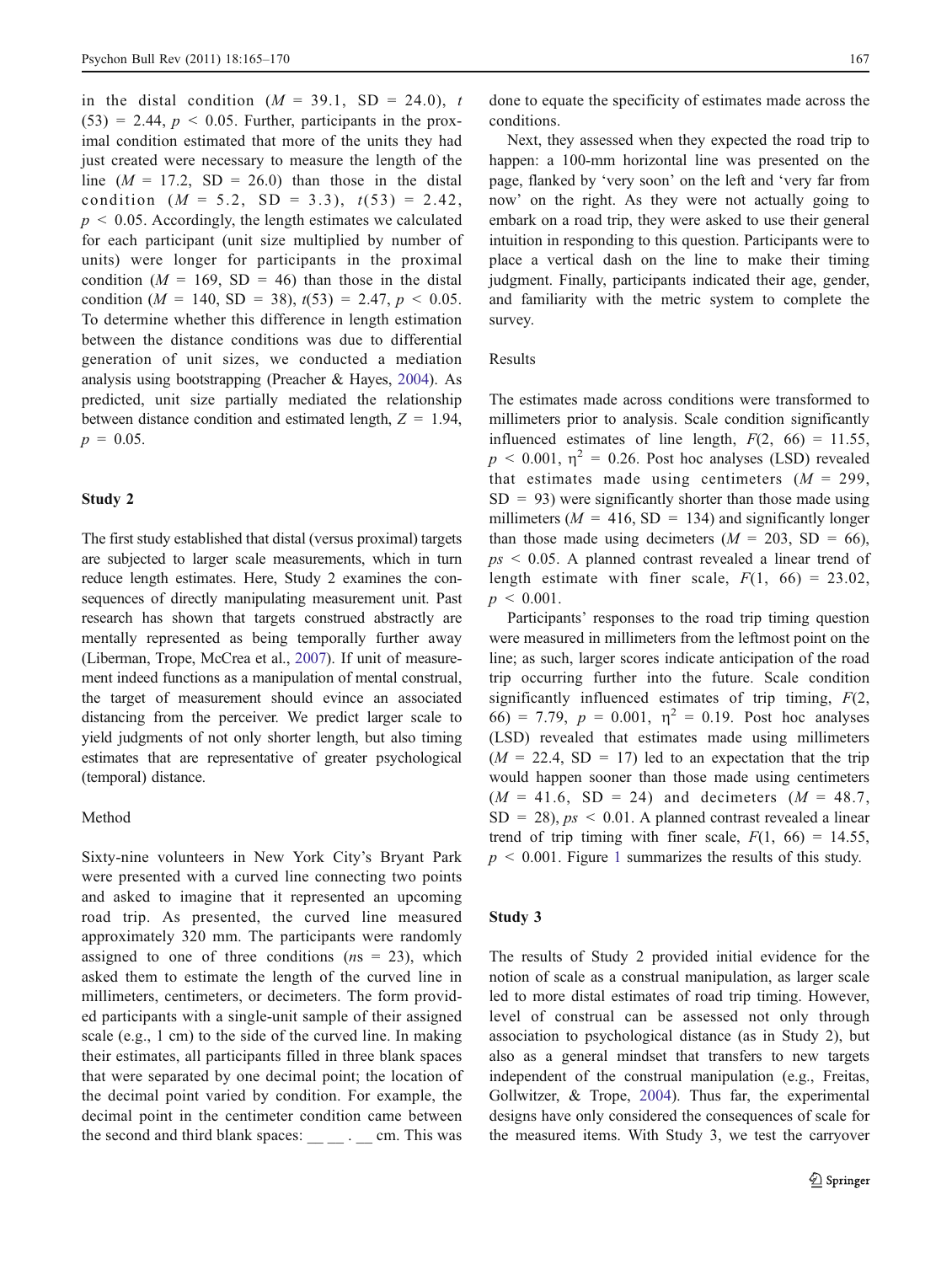<span id="page-3-0"></span>Fig. 1 Mean length estimates of the curved line and timing estimates of the road trip by scale condition in Study 2. Length estimates are reported in millimeters. Larger timing estimates indicate more anticipated time before taking the road trip. The horizontal dashed line is set at 320 mm, the objectively accurate length of the curved line



effects of scale to unrelated targets and at the same time operationalize a new methodology to provide a conceptual replication of the earlier studies.

# Method

Fifty-eight New York University students participated in the study in exchange for course credit. They were met by the experimenter and taken to an empty hallway in the psychology department to estimate its length (the actual length was approximately 66 feet). The participants were randomly assigned to one of two conditions ( $ns = 29$ ), which asked participants to estimate the length of the hallway using either feet or yards. The experimenter presented either a ruler or a yardstick to familiarize participants with their unit of measurement prior to making their length estimation.

After making this estimation, participants were led to a separate room off the hallway to complete a purportedly unrelated packet of questionnaires. These were comprised of a list of 15 actions adapted from the Behavior Identification Form (BIF; Vallacher & Wegner, [1989](#page-5-0)), listing specific behaviors and asking participants to choose one of two descriptors to best categorize it: one option pertaining to concrete, specific aspects of the action and the other to abstract, general aspects of it. For example, "making a list" could be described as "writing things down" or "getting organized," respectively. By coding concrete identifications as 0 and abstract identifications as 1, we were able to calculate an abstract identification index for each participant by summing their scores (which ranged from 0 to 15, see Fujita, Henderson et al., [2006\)](#page-4-0). Finally, participants indicated their age and gender to complete the study.

Results

The estimates made in yards were transformed to feet prior to analysis. The results indicated that the length estimates made using yards ( $M = 57$ , SD = 23) were significantly shorter than those made using feet  $(M = 79, SD = 55)$ , t  $(56) = 2.01, p \le 0.05$ . Further, participants who made their length estimates in yards scored higher on the abstract identification index  $(M = 8.1, SD = 3.2)$  than those who made their estimates in feet  $(M = 6.0, SD = 3.1), t$  $(56) = 2.59, p \le 0.05.$ 

## General discussion

Our three studies suggest that framing a target in terms of a large unit of measurement has implications not only for length estimation, but also for mental representation. In keeping with the tradition of past research, our results indicated that larger unit of measurement produces shorter length estimates (Studies 1–3). Additionally, larger unit of measurement arises as the product of greater spatial distance from a given target (Study 1) and prompts judgments of greater temporal distance (Study 2) and abstract action identification (Study 3).

Taken together, we interpret our results as evidence that scale functions as a manipulation of construal level. Of course, it is not the only means by which to induce construal. Separate investigations have suggested that abstract thought can result from increased psychological distance (described above) as well as positive affect (Gasper & Clore, [2002\)](#page-4-0) or disfluency (Alter &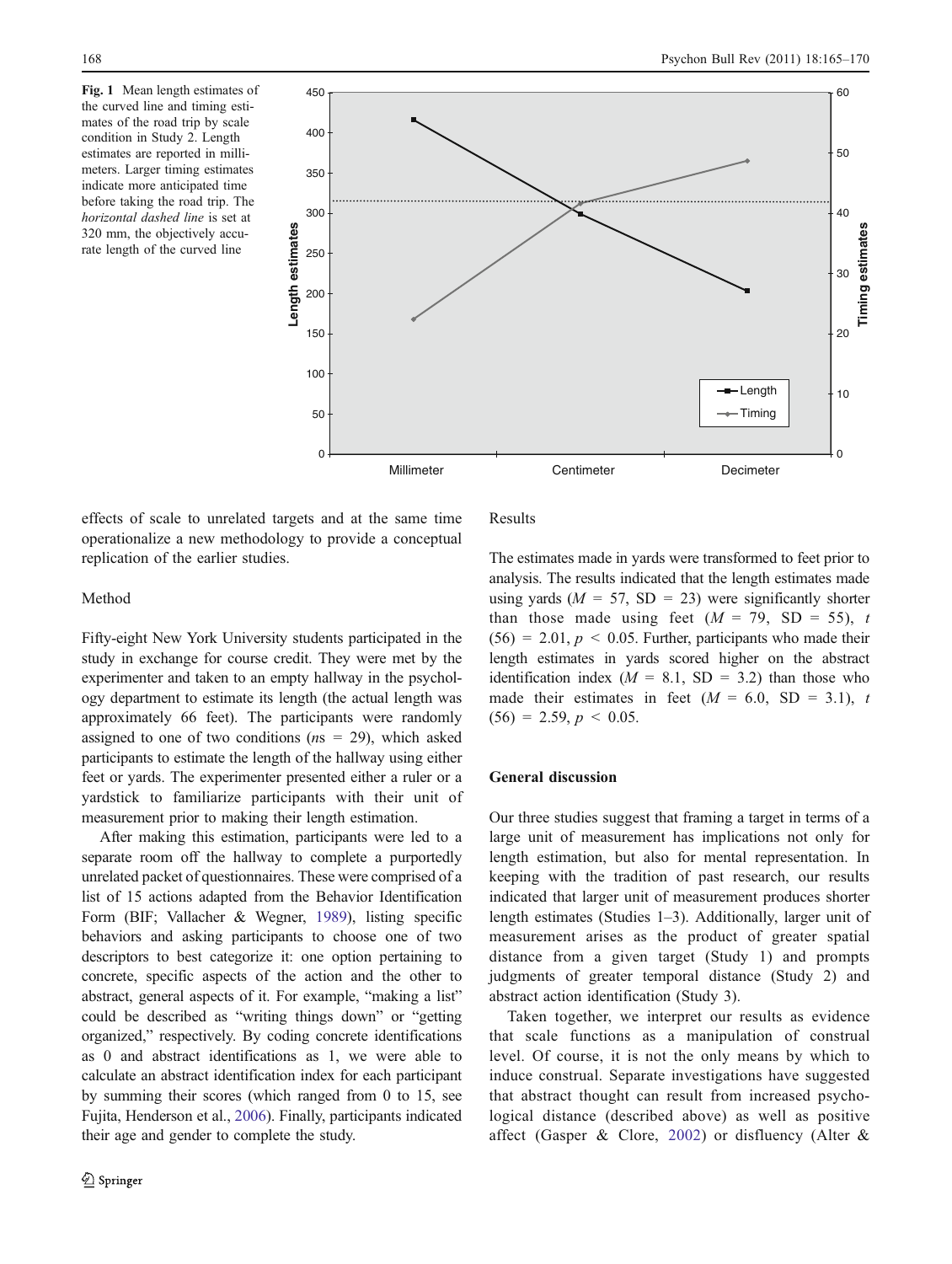<span id="page-4-0"></span>Oppenheimer, 2008), to sample only two. In an avenue for future work, a mutual association hypothesis would predict that these factors might influence (and be influenced by) scale. Furthermore, our effects offer potential extensions to current research on scale. Furlong and Opfer (2009) report that people are more responsive to financial incentives framed using smaller scale (e.g., 300 cents versus 3 dollars). In their studies, there was only one dimension of value – financial incentive. However, a dichotomy can arise between high and low levels of valuation. The decision to attend a lecture can depend upon both interest in the topic (desirability, a high level feature) and convenience of its timing (feasibility, a low level feature). When these two valuation levels conflict, abstract construal will prompt preference for the option that holds greater high-level value (versus lowlevel value, Liberman & Trope, 1998). The low-level orientation engendered by using smaller scale may make participants responsive to rewards at this level as opposed to higher order rewards. For instance, describing the length of a cruise as spanning "thousands of miles" rather than "two continents" (small versus large scale, respectively) may prompt concrete representation of it. This could make people more likely to take the cruise only if the ship departs from an easily accessible port (feasibility, a low level feature).

The idea of scale triggering construal provides a potential mechanism for recent empirical findings. Ülkümen, Chakravarti, & Morwitz [\(in press](#page-5-0)) have suggested that coarse- versus fine-grained mental models prompt broader categorization and greater judgment of similarity. Perhaps the coarse-grained models (i.e., large scale) were represented more abstractly, which accounted for the broader categorization and increased similarity (see Liberman, Sagristano, & Trope, 2002). High-level construal has also been implicated as beneficial for self-control: seeing the situation from a broader context helps to identify the presence of a conflict between long-term goals (e.g., being healthy) and short-term temptations. The result of this process is that the former becomes prioritized, enabling self-control (Fujita, Trope, Liberman, & Levin-Sagi, 2006). In one study, dieters were first instructed to mark the date on a calendar that either did or did not use a grid to separate the days of the month (narrow or wide frame, respectively). Subsequently, they were offered potato chips, a health-related temptation. The results indicated that those in the wide-frame condition demonstrated greater self-control by eating fewer potato chips than those exposed to the narrow frame (Myrseth  $\&$ Fishbach, [2009\)](#page-5-0). The authors report that identification of a self-control conflict accounted for this effect… but what enabled this identification? As the wide-frame condition utilized a larger scale (the salient unit of measurement was months versus days), perhaps this elicited a general pattern

of high-level thinking. It could be that this frame of mind promoted the identification of chips as inconsistent with higher order goals, accounting for superior self-control.

In sum, we suggest that the scale applied to a target is far from an incidental factor. Rather, scale gives rise to a specific cognitive orientation – applicable to the original target as well as new targets – toward either the incidental or essential elements of representation. The consequences of this representation bear upon length estimation in addition to psychological distance and level of mental construal. Said differently, large scale leads to big picture thinking.

Acknowledgments We thank Michael Feder, Azeen Popal, and Elle Wang for their support with execution of the studies, and John Franchak and Cris Rabaglia for comments on an earlier version of this manuscript. This research was supported by a NIMH grant no. 59030- 06A1 to the second author.

#### References

- Allen, G. (1981). A developmental perspective on the effects of "subdividing" macrospatial experience. Journal of Experimental Psychology: Human Learning and Memory, 7, 120–132.
- Alter, A., & Oppenheimer, D. (2008). Effects of fluency on psychological distance and mental construal (or why New York is a large city, but New York is a civilized jungle). Psychological Science, 19, 161–167.
- Baird, J. (1970). Psychophysical analysis of visual space. New York: Pergamon Press.
- Balcetis, E., & Dunning, D. (2007). Cognitive dissonance and the perception of natural environments. Psychological Science, 18, 917–921.
- Byrne, R. (1979). Memory for urban geography. The Quarterly Journal of Experimental Psychology, 31, 147–154.
- Freitas, A., Gollwitzer, P. M., & Trope, Y. (2004). The influence of abstract and concrete mindsets on anticipating and guiding others' self-regulatory efforts. Journal of Experimental Social Psychology, 40, 739–752.
- Fujita, K., Henderson, M. D., Eng, J., Trope, Y., & Liberman, N. (2006). Spatial distance and mental construal of social events. Psychological Science, 17, 278–282.
- Fujita, K., Trope, Y., Liberman, N., & Levin-Sagi, M. (2006). Construal levels and self-control. Journal of Personality and Social Psychology, 90, 351–367.
- Furlong, E., & Opfer, J. (2009). Cognitive constraints on how economic rewards affect cooperation. Psychological Science, 20, 11–16.
- Gasper, K., & Clore, G. (2002). Attending to the big picture: Mood and global versus local processing of visual information. Psychological Science, 13, 34–40.
- Henderson, M. D., Fujita, K., Trope, Y., & Liberman, N. (2006). Transcending the "Here": The effect of spatial distance on social judgment. Journal of Personality and Social Psychology, 91, 845–856.
- Liberman, N., Sagristano, M., & Trope, Y. (2002). The effect of temporal distance on level of mental construal. Journal of Experimental Social Psychology, 38, 523–534.
- Liberman, N., & Trope, Y. (1998). The role of feasibility and desirability considerations in near and distant future decisions: